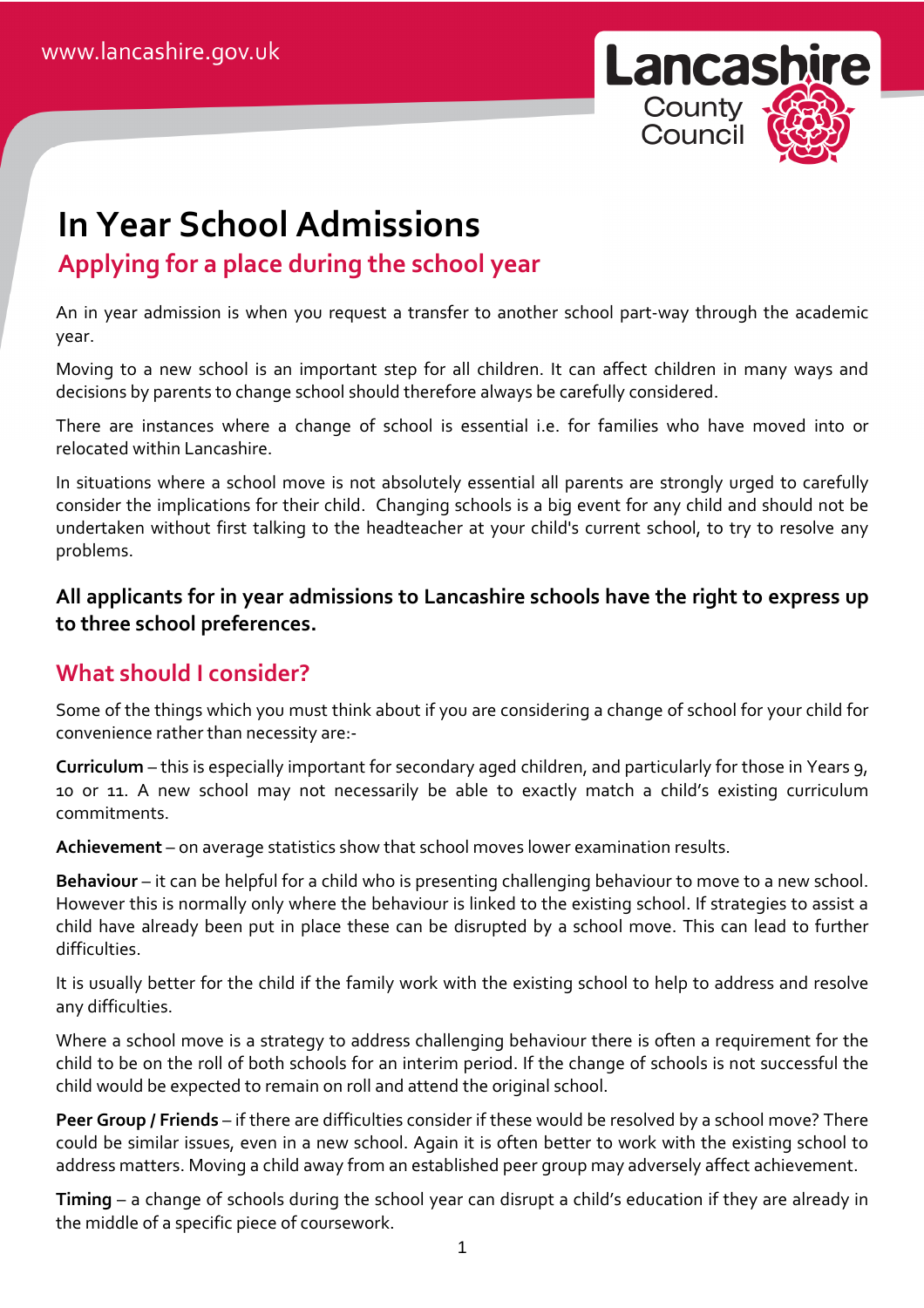**Uniform** – schools set their own uniform requirements and Lancashire does not generally provide financial assistance with uniform costs.

**Transport** – schools set their own start and finish times. You need to consider the implication of these on your child and in relation to your personal day to day schedule.

## **Transfer Protocol**

The majority of Lancashire schools operate a first day of term transfer protocol.

This does not apply if you are new to the area and the child does not already have a school place.

If however the child is changing schools during the year the start date will normally be at the beginning of the next school term. The child would have to continue to attend the existing school until that date. This can also apply where a parental appeal for a school transfer is allowed by an independent admission appeal panel.

## **Offers for School Places**

The LA will assist with in year school admissions (new to area and transfers) The LA is responsible for admission to all community and voluntary controlled schools. The Governing Bodies of voluntary aided (church) and foundation schools and academies are responsible for admissions to their schools.

**Lancashire will provide you with information in order to assist you with your in year application.** 

### **Supplementary Information Forms (SIFs)**

Voluntary aided and foundation schools usually have a SIF which allows the school's Governing Body to assess applications against certain criteria within their admission arrangements. It is not always necessary for parents to complete a SIF. If this is appropriate you will be given the option. It is not a legal requirement but the lack of a SIF may lower the priority of an application.

### **Fair Access Protocol (FAP)**

FAP operates outside of the normal in year admission arrangement.

The Local Authority will carefully examine individual applications and in liaison with schools will determine if they fall within the agreed FAP for that locality.

FAP places can be offered at Lancashire secondary schools even where a school is full in the required year group (subject to quotas agreed with schools).

## **Children in Public Care / Looked After Children (LAC)**

Children who are in public care have top priority for admission to Lancashire schools. In some cases the preferred school (s) may already be full and places cannot normally be offered. The Local Authority will however look at each LAC application and determine if discretion is possible (in liaison with other admission authorities where necessary).

**This process will also apply to children who were previously in care and who have been adopted.** 

### **Statements for Special Educational Needs (SEN)**

In year applications for children with full statements for SEN are dealt with separately (outside of the normal in year arrangements). These will be referred to Area based SEN Teams who will liaise with the